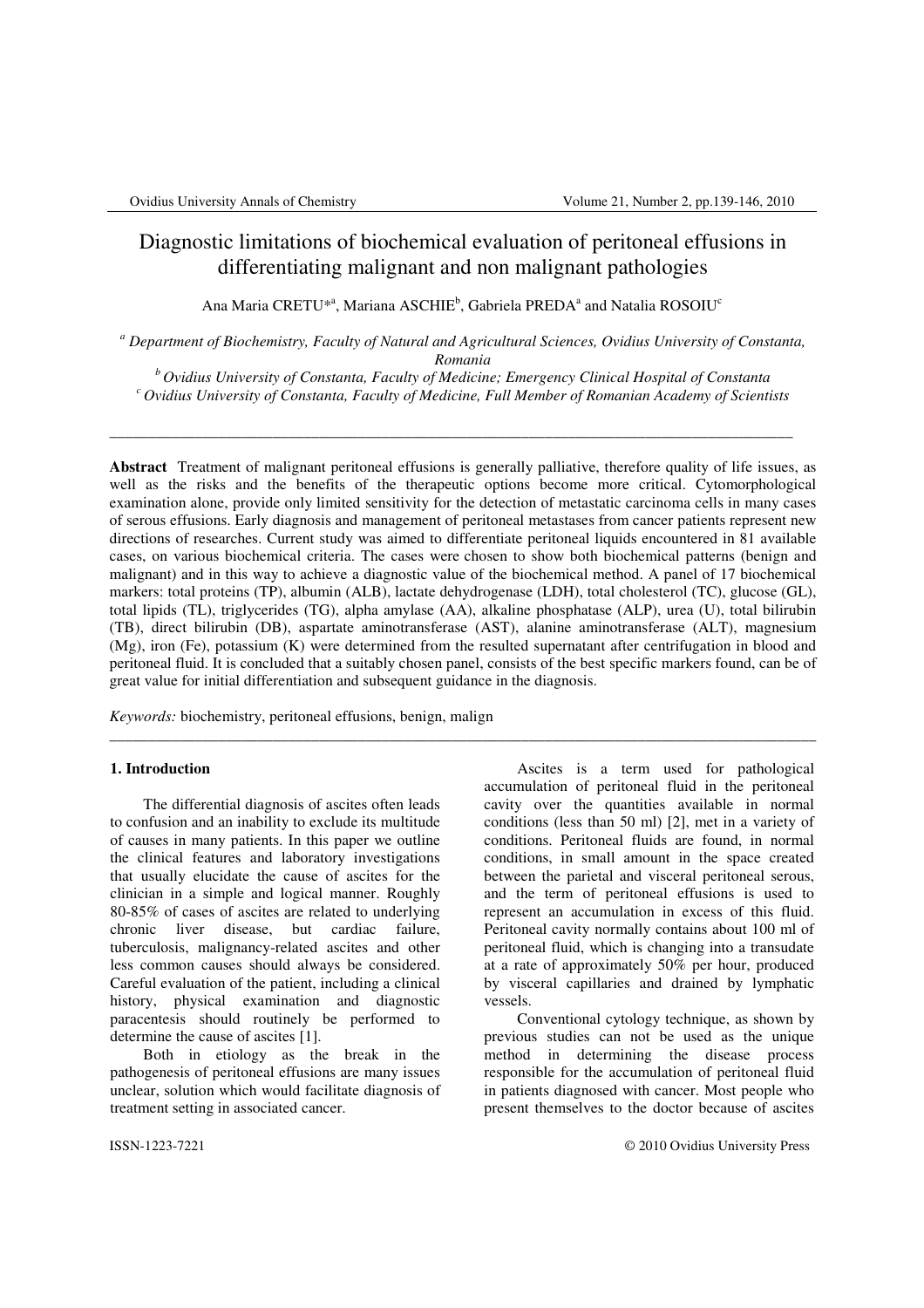syndrome are diagnosed with liver cirrhosis (75%), other etiologies are more rarely met: malignancy (10% of cases), heart failure (3%), peritoneal tuberculosis (2%), chronic pancreatitis (1%) etc. [3].

The liquid is generally classified as transudate or exudate (Light's criteria) [4, 5] depending on the amount of albumin, protein content and LDH increased site.

The management of malignant effusions of unknown etiology is a constant evolution. The paracentesis may be useful in reducing symptoms [6]. The first report on cytological examination of peritoneal fluid to detect subclinical metastasis was presented since 1971 [7].

Malignant peritoneal effusions come from direct extension and metastasis process is due to a reabsorbtion unbalanced. Break of malignant origin is usually recurrent and is often associated with an unfavorable prognosis [8]. Malignant ascites is defined generally as the break of peritoneal containing malignant cells, so in most studies described the efforts of researchers to detect isolated cancer cells in peritoneal fluid, cytopathology method. In 10-20% of cases analyzed, it is difficult to detect primary tumor is often presented as a clinical abnormalities [9].

Numerous studies have shown a sensitivity of conventional cytology diagnosis of 57.3% and a specificity of 89% for detecting malignant cells in peritoneal effusions [10]. There are some a gray area in which the cytopathologist is facing with different problems in determining the nature of mesothelial cells, which can be reactive, atypical or malignant [11]. Therefore, numerous other techniques are needed to assess the peritoneal fluid to increase accuracy of the diagnosis of malignancy.

Because the cytopathology method as the only method sensitivity analysis compared a comprehensive set of analysis, diagnosis becomes difficult to differentiate in the examination of liquids in question [12].

To this end, in the current study were tested other additional methods for diagnosing peritoneal fluid, including biochemistry analysis, immunocytochemistry and cytomorphometry.

Current study was aimed to differentiate peritoneal liquids based on various criteria biochemical and diagnostic accuracy comparing with commonly used biochemical markers (total protein, albumin gradient serum / ascites and peritoneal fluid LDH's). Identification of biochemical processes that take place in the process of accumulation of peritoneal fluid may improve the identification and application of targeted therapies in malignant cancers. This study aims to highlight the usefulness of biochemical examination of peritoneal fluid and its utility in preventing the risk of cancer complications.

# **2. Experimental**

The study was conducted during September 2007 - January 2010 and was based on assessing 81 peritoneal fluids (obtained by abdominal paracentesis) and serum obtained from patients admitted in Constanta County Emergency Hospital (SCJUC). The informations represented by clinical data and histopathologic diagnosis of all patients were relevant for establish the patient's clinical condition.

Biochemical parameters were assessed from the supernatant sample of peritoneal effusions and serum collected in the same day, (previously centrifuged at 3000 rpm for 10 min., with Cytospin centrifuge) by the methods used in biochemistry laboratory for estimating serum biochemical markers.

Biochemical determinations were performed respecting the protocols indicated, on patients with peritoneal effusions associated with at least one type of neoplasia; measurement of TP, LDH, TC, TG, TL, GL, AA, ALP, TB, DB, U, AST, ALT, Fe and Mg were obtained using automatic biochemistry analyzer Hitachy 917 (serial 198,338). Determination of ALB and K were carried out using semi-automatic biochemistry analyzer Cormay Multi (serial 801,260,331).

Biochemical parameters were evaluated both from effusions considered benign and also from malignant peritoneal effusions. Were selected only cases in which microbiological examination was negative, because intra-abdominal infections significantly alter the biochemical composition of peritoneal effusions. Also, the same measurements were evaluated on the serum collected from the same patients, in the same day.

After conducting the cytology method on the 40 peritoneal fluid obtained from patients that had in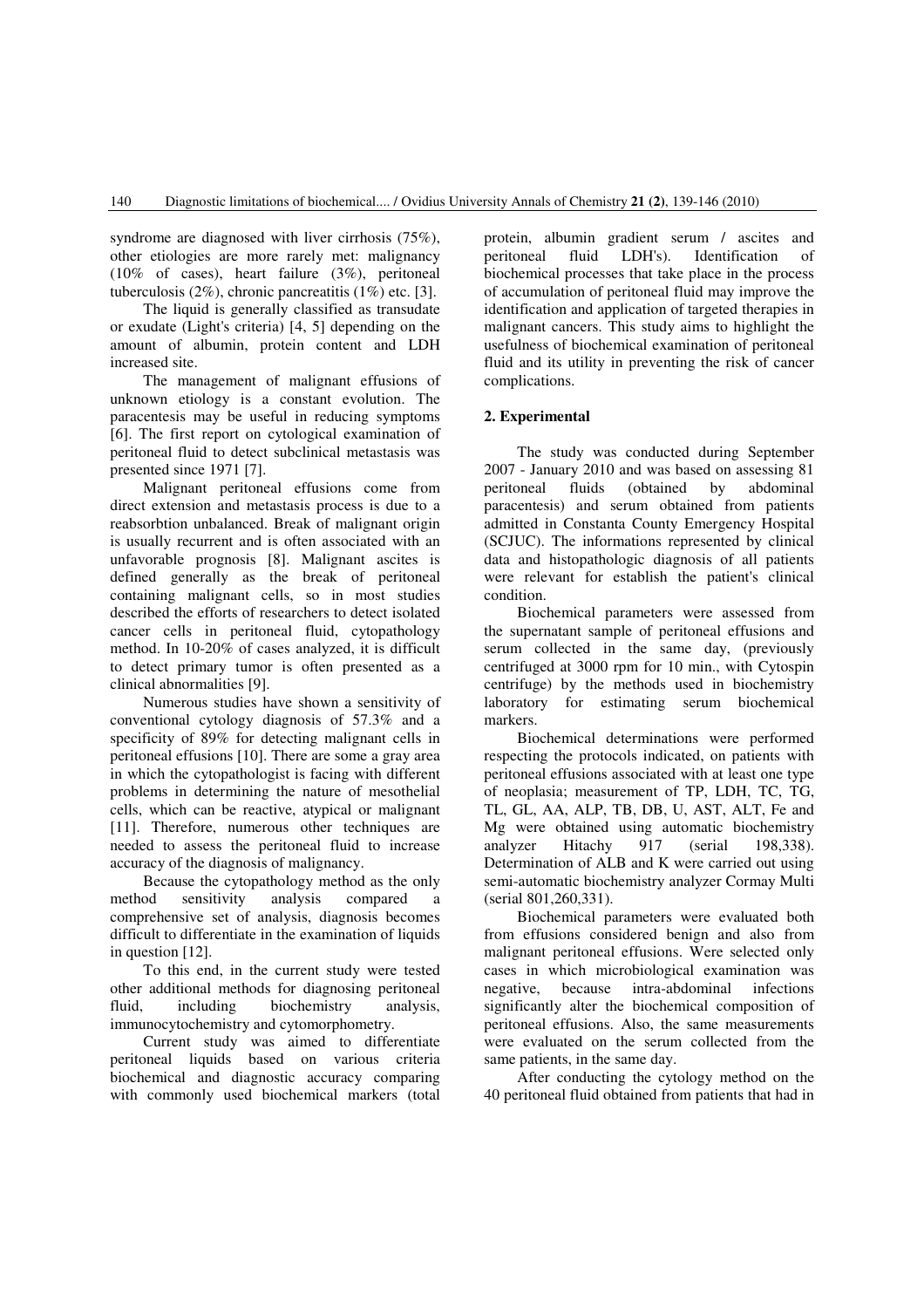clinical history at least one malignancy, only 26 were confirmed as effusions with malignant cytology (65%), the remaining 14 (35%) were only suspected for malignancy, without a certain diagnostic. Were considered suspicious for malignancy, those effusions without obvious characters of malignancy, but associated to cancer, (4 cases associated with liver carcinoma, 4 cases associated with ovarian carcinoma, 2 cases associated with carcinomas of gastrointestinal origin, 2 cases with pulmonary carcinoma and 2 cases associated with breast carcinoma).

The samples ware considered to represents the benign conditions if there were no signs of infection, cancer cells or if other parameters values were not changed. Following the results, we also calculate the effusions / serum ratio (PE/S) and the serumeffusion gradient (SAG) (the difference between the recorded value of the parameter studied in serum and the value recorded in peritoneal effusion). When this ratio is greater than 1 unit (activity parameter in effusions being higher than in serum), the ratio was considered positive.

As the values obtained from biochemical determinations were not significantly different between the six types of cancer, we have established three cohorts of patients: group  $1$  (lot I) - with benign peritoneal cytology, group 2 (lot II) with inconclusive cytology (suggestive for malignancy but without a certain diagnostic) and group 3 (lot III) - with malignant peritoneal cytology.

To estimate the accuracy of laboratory biochemistry, statistical interpretation was made with Office program Excel, the test "two-tails unpaired t-test", determining the values of p. The association was considered significant when p <0.05. Test t-test was used to establish the correlation between concentrations of biochemical markers of positive and negative peritoneal effusions.

#### **3. Results and discussions**

41 cases (from the total of 81 cases who developed peritoneal fluid) were found to be benign effusions (liver cirrhosis), 4 cases were associated with hepatic carcinoma, 4 cases with lung carcinoma, 18 cases with ovarian carcinoma, 3 cases with breast carcinoma, 9 cases with gastrointestinal carcinoma and 2 cases with peritoneal mesothelioma (**Table 1**).

| <b>Table 1.</b> The distribution of peritoneal effusions |
|----------------------------------------------------------|
| according to primary disease and cytology                |
| diognostic                                               |

|                   | ulagiiostic                |                                         |                                            |  |  |  |  |
|-------------------|----------------------------|-----------------------------------------|--------------------------------------------|--|--|--|--|
| Lots              | Primary<br>affection       | Total<br>number of<br>cases<br>$(n=81)$ | Cytology<br>diagnostic                     |  |  |  |  |
| Lot 1<br>$(n=41)$ | Cirrhosis                  | 41                                      | <b>Negative</b><br>peritoneal<br>effusions |  |  |  |  |
|                   | Liver cancer               | $\overline{4}$                          |                                            |  |  |  |  |
|                   | Ovarian cancer             | $\overline{4}$                          |                                            |  |  |  |  |
| Lot 2<br>$(n=14)$ | Gastrointestinal<br>cancer | $\overline{2}$                          | <b>Suspicious for</b><br>malignancy        |  |  |  |  |
|                   | <b>Breast cancer</b>       | $\overline{2}$                          | (peritoneal                                |  |  |  |  |
|                   | Pulmonary                  | $\mathfrak{D}$                          | effusions                                  |  |  |  |  |
|                   | cancer                     |                                         | malignancy                                 |  |  |  |  |
|                   | Peritoneal<br>mesothelioma | $\theta$                                | associated)                                |  |  |  |  |
|                   | Liver cancer               | $\theta$                                |                                            |  |  |  |  |
| Lot 3<br>$(n=26)$ | Ovarian cancer             | 14                                      |                                            |  |  |  |  |
|                   | Gastrointestinal<br>cancer | 1                                       | <b>Positive</b><br>(malignant              |  |  |  |  |
|                   | <b>Breast cancer</b>       | $\overline{c}$                          | peritoneal                                 |  |  |  |  |
|                   | Pulmonary                  | $\overline{7}$                          | effusions)                                 |  |  |  |  |
|                   | cancer                     |                                         |                                            |  |  |  |  |
|                   | Peritoneal                 | $\overline{c}$                          |                                            |  |  |  |  |
|                   | mesothelioma               |                                         |                                            |  |  |  |  |

\*n – number of cases

The biochemical markers values obtained from peritoneal effusions were found to be much lower than the values obtained from serum patients, except for lactate dehydrogenase (LDH's serum values was greater than values founded in effusions in 3/40, 7.5% cases from group 3) (see **Table 2**).

The TP values obtained from serum of all patients was included in the reference serum (6.2-8.0 g/dL). TP values obtained from the peritoneal effusions were increased both in cases of Lot 3 (24/26, 92.30%) but also in cases from Lot 2 (11/14, 78.57%), although the cytology showed unclear signs of malignancy. In the control group (represented by Lot 1), mean values of TP ware below the limit of 2.5 g / dL (1.66 g/dL), and the values obtained in lot 2 and lot 3 were over this value (2.63, respectively 3.7). Values of SAG and TP in cirrhosis cases and in malignant cases were less than 0.5 (**Table 3**).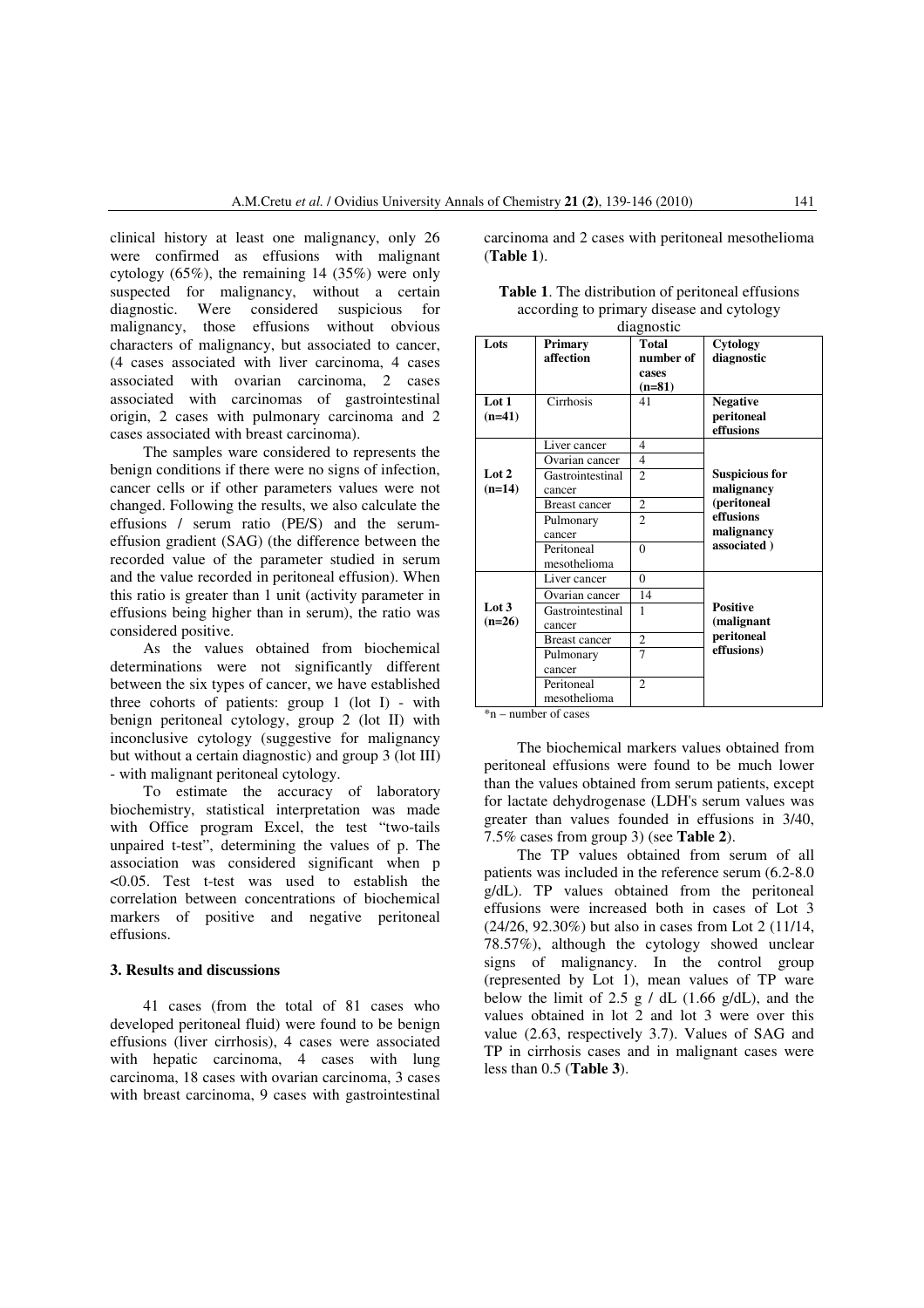| <b>Biochemical markers</b> |                      | Lot I           | Lot II          | Lot III         | Serum reference values      |
|----------------------------|----------------------|-----------------|-----------------|-----------------|-----------------------------|
| TP,                        | serum                | $6.3 \pm 1.3$   | $7.7 \pm 1.4$   | $7.1 \pm 0.9$   | $6.2 - 8.0$                 |
| g/dL                       | peritoneal effusions | $1.66 \pm 0.04$ | $2.63 \pm 0.12$ | $3.7 \pm 0.15$  | $\overline{\phantom{a}}$    |
| ALB,                       | serum                | $3.7 \pm 0.51$  | $3.78 \pm 0.41$ | $4.12 \pm 0.85$ | $3.5 - 5.1$                 |
| g/L                        | peritoneal effusions | $2.3 \pm 0.29$  | $2.8 + 0.31$    | $3.4 \pm 0.44$  |                             |
| LDH,                       | serum                | 278±2.41        | 393±3.34        | 388±3.15        | 220-280                     |
| UI                         | peritoneal effusions | $151 \pm 1.9$   | $427 + 2.81$    | 394±2.5         | $\blacksquare$              |
| ALP,                       | serum                | $270 \pm 2.14$  | $68 + 1.12$     | $202 \pm 2.36$  | 40-140                      |
| UI                         | peritoneal effusions | $154 \pm 1.87$  | $41 \pm 0.93$   | $113 \pm 1.58$  | $\Box$                      |
| AST,                       | serum                | $92 \pm 1.29$   | $54 \pm 0.80$   | $41 \pm 0.73$   | $8-40$                      |
| UI                         | peritoneal effusions | $24 \pm 0.32$   | $19+0.21$       | $17+0.26$       | $\mathbf{r}$                |
| ALT,                       | serum                | $55 \pm 0.81$   | $44 + 0.72$     | $14\pm0.12$     | $5 - 30$                    |
| UI                         | peritoneal effusions | $21 \pm 0.21$   | $13 \pm 0.11$   | 9±0.089         | $\omega$                    |
| AA,                        | serum                | $42 \pm 0.94$   | 66±1.01         | $59 \pm 1.05$   | 28-100                      |
| mg/dL                      | peritoneal effusions | 11±0.13         | 18±0.16         | $48 + 1.33$     | $\mathbb{L}$                |
| DB,                        | serum                | $0.54 \pm 0.07$ | $0.91 \pm 0.14$ | $0.68 + 0.09$   | < 0.2                       |
| mg/dL                      | peritoneal effusions | $0.5 \pm 0.06$  | $0.66 \pm 0.08$ | $0.42 \pm 0.05$ | $\mathcal{L}_{\mathcal{A}}$ |
| U,                         | serum                | $27 \pm 0.38$   | $25 \pm 0.29$   | $31 \pm 0.33$   | 15-40                       |
| mg/dL                      | peritoneal effusions | $25 \pm 0.29$   | $24 \pm 0.26$   | $29 \pm 0.30$   |                             |
| TC,                        | serum                | $245 \pm 2.13$  | 233±2.09        | $185 \pm 1.97$  | 160-240                     |
| mg/dL                      | peritoneal effusions | $31 \pm 0.34$   | $95 \pm 1.31$   | $61 \pm 1.03$   |                             |
| TG,                        | serum                | $227 \pm 1.93$  | $166 \pm 1.57$  | $158 + 1.48$    | 55-160                      |
| mg/dL                      | peritoneal effusions | $44 + 0.98$     | $35 \pm 0.82$   | $21 \pm 0.77$   | $\blacksquare$              |
| TL,                        | serum                | $734 \pm 3.15$  | 711±2.98        | 787±3.62        | 550-750                     |
| mg/dL                      | peritoneal effusions | $241 \pm 2.26$  | 278±2.44        | 693±3.06        |                             |
| GL,                        | serum                | $167 \pm 1.56$  | $95 \pm 0.98$   | $121 \pm 1.03$  | 70-120                      |
| mg/dL                      | peritoneal effusions | $121 \pm 1.03$  | 79±0.81         | $71 \pm 0.88$   | $\omega$                    |
| TB,                        | serum                | $1.02 \pm 0.11$ | $1.54 \pm 0.16$ | $1.66 \pm 0.18$ | $0.1 - 1.2$                 |
| mg/dL                      | peritoneal effusions | $0.87 + 0.14$   | $2.4 \pm 0.24$  | $2.9 + 0.36$    |                             |
| Fe,                        | serum                | $88 + 1.02$     | $117 + 1.47$    | 120±1.49        | 80-160                      |
| $\mu$ g/100mL              | peritoneal effusions | 18±0.19         | $11 \pm 0.16$   | $9.2 \pm 0.09$  |                             |
| Mg,                        | serum                | $1.9 \pm 0.23$  | $2.5 \pm 0.29$  | $2.3 \pm 0.27$  | $1.8 - 2.6$                 |
| mg/dL                      | peritoneal effusions | $1.5 \pm 0.16$  | $2.22 \pm 0.22$ | $2.11 \pm 0.21$ | $\overline{\phantom{a}}$    |
| K,                         | serum                | $3.5 \pm 0.50$  | $3.7 \pm 0.69$  | $4.1 \pm 0.86$  | $3.6 - 5.5$                 |
| mmol/L                     | peritoneal effusions | $1.9 + 0.23$    | $3.1 \pm 0.35$  | $2.9 \pm 0.36$  | $\blacksquare$              |

**Table 2.** Mean values of biochemical markers in serum and peritoneal effusions

Thus, the total protein had diagnostic value only by their determination from peritoneal effusions.

Serum ALB values of all patients ware within the reference serum  $(3.5-5.1 \text{ g/L})$ . ALB values from benign peritoneal effusions (lot 1) were lower than those recorded in lot 1 and lot 2. SAAG (difference between serum ALB values and effusions ALB

values) was increased in patients with cirrhosis than in patients with carcinoma. Thus, patients with SAAG over than 1.1 g/dL admitted in SCJUC for liver cirrhosis (1.85) g/dL were and hepatic carcinoma (1.1 g/dL), other cases presenting a values lower than a unit (0.98 for group 2, respectively 0.72 for group 3).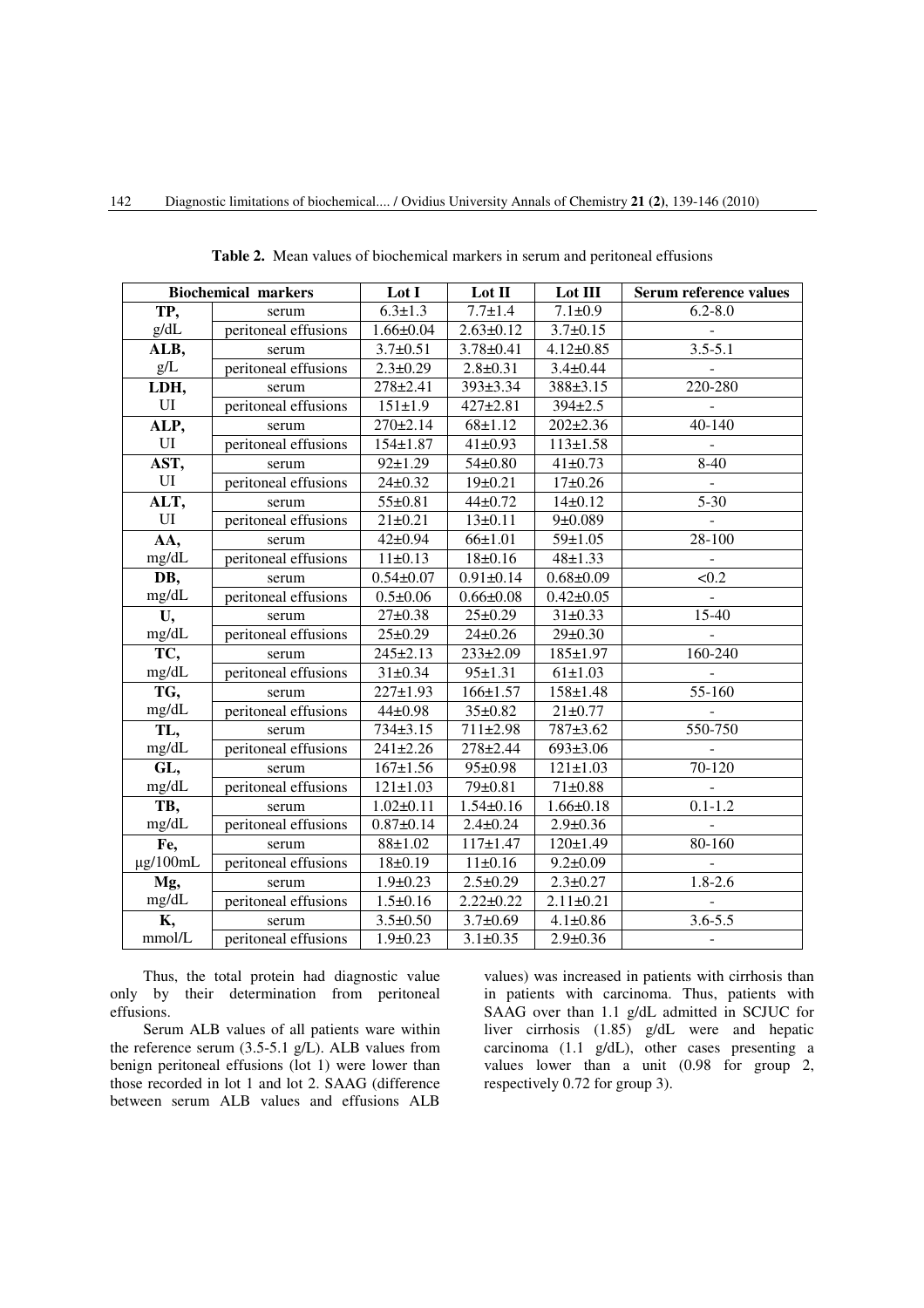| <b>Biochemical</b> |      | Lot I          | Lot          | Lot            |
|--------------------|------|----------------|--------------|----------------|
| markers            |      |                | $\mathbf{I}$ | Ш              |
|                    |      |                |              |                |
| <b>TP</b>          | PE/S | 0.26           | 0.34         | 0.52           |
|                    | SAG  | 4.64           | 4.9          | 4.1            |
| <b>ALB</b>         | PE/S | 0.62           | 0.74         | 0.82           |
|                    | SAG  | 1.85           | 0.98         | 0.72           |
| <b>LDH</b>         | PE/S | 0.54           | 1.08         | 1.01           |
|                    | SAG  | 127            | 561          | 430            |
| $\overline{ALP}$   | PE/S | 1.75           | 1.65         | 1.78           |
|                    | SAG  | 124            | 38           | 86             |
| <b>AST</b>         | PE/S | 3.83           | 2.84         | 2.41           |
|                    | SAG  | 68             | 35           | 24             |
| <b>ALT</b>         | PE/S | 2.61           | 3.38         | 1.55           |
|                    | SAG  | 34             | 31           | $\overline{5}$ |
| $\overline{AA}$    | PE/S | 3.81           | 3.66         | 1.22           |
|                    | SAG  | 31             | 48           | 47             |
| DB                 | PE/S | 0.04           | 0.25         | 0.26           |
|                    | SAG  | 0.92           | 0.72         | 0.61           |
| U                  | PE/S | 1.08           | 1.04         | 0.06           |
|                    | SAG  | $\overline{2}$ | $\mathbf{1}$ | $\overline{2}$ |
| TC                 | PE/S | 7.9            | 2.45         | 3.03           |
|                    | SAG  | 214            | 124          | 138            |
| <b>TG</b>          | PE/S | 5.15           | 4.74         | 7.52           |
|                    | SAG  | 183            | 131          | 137            |
| TL                 | PE/S | 3.04           | 2.55         | 1.13           |
|                    | SAG  | 493            | 433          | 94             |
| GL                 | PE/S | 1.38           | 1.20         | 1.70           |
|                    | SAG  | 46             | 16           | 26             |
| TB                 | PE/S | 0.85           | 1.55         | 1.74           |
|                    | SAG  | 0.17           | 0.86         | 1.24           |
| Fe                 | PE/S | 0.20           | 0.09         | 0.07           |
|                    | SAG  | 70             | 106          | 118            |
| Mg                 | PE/S | $0.4\,$        | 0.3          | 0.2            |
|                    | SAG  | 0.7            | 0.8          | 0.9            |
| $\mathbf K$        | PE/S | 1.6            | 0.6          | 1.2            |
|                    | SAG  | 0.5            | 0.8          | 0.7            |

**Table 3.** Values of effusions/serum ratio (PE/S) and serum-effusion gradient (SAG)

values from Lot 2 and Lot 3 were 1.4 times higher than average of the lot 1. Serum LDH values were higher than the values encountered in  $3 / 40$  of effusions (7.5%) from group 3. In 35/41 (85.36%) cases from group 1 the LDH values obtained from effusions were higher than the values obtained from serum. LP/S of LDH registered in benign cases was under 1 unit (0.54), while in cases 2 and 3, the ratio was calculated to be about one unit (1.08, respectively 1.01) (**Fig. 1**).

LDH presented low values in malignant liver diseases without complications, bringing important contributions in differential diagnosis of carcinoma.





ALP obtained from serum presented an average value (270 IU) in cases with cirrhosis greater than twice than maximum value of serum reference values (40-140 IU); serum ALP values obtained in effusions from group 2 and 3 ranged in the reference serum values (lower than in group 1).

By calculating the difference between ALP obtained from serum and from effusions, the values obtained in the lot 2 and lot 3 were significantly lower than those registered in benign cases (113, respective 86 over those 202).

In all cases, biochemical serum values were higher than those of effusions. Values obtained by determination of ALP in serum and peritoneal effusions could not highlight any differences between benign cases and carcinoma related cases.

AST values recorded in serum patients with liver cirrhosis (group 1) was superior to those obtained in lots 2 and 3. A statistically significant difference was recorded by calculating the SAG (65 for lot 1, compared to 35 for lot 2, and 24 for lot 3).

The LDH values obtained from serum and effusions collected from patients associated with carcinoma were significantly different from those obtained from benign cases  $(p<0.05)$ . In serum patients, the lactate dehydrogenase values obtained from all patients of lot 1 were included in the reference values (220 - 280g/dL), while the LDH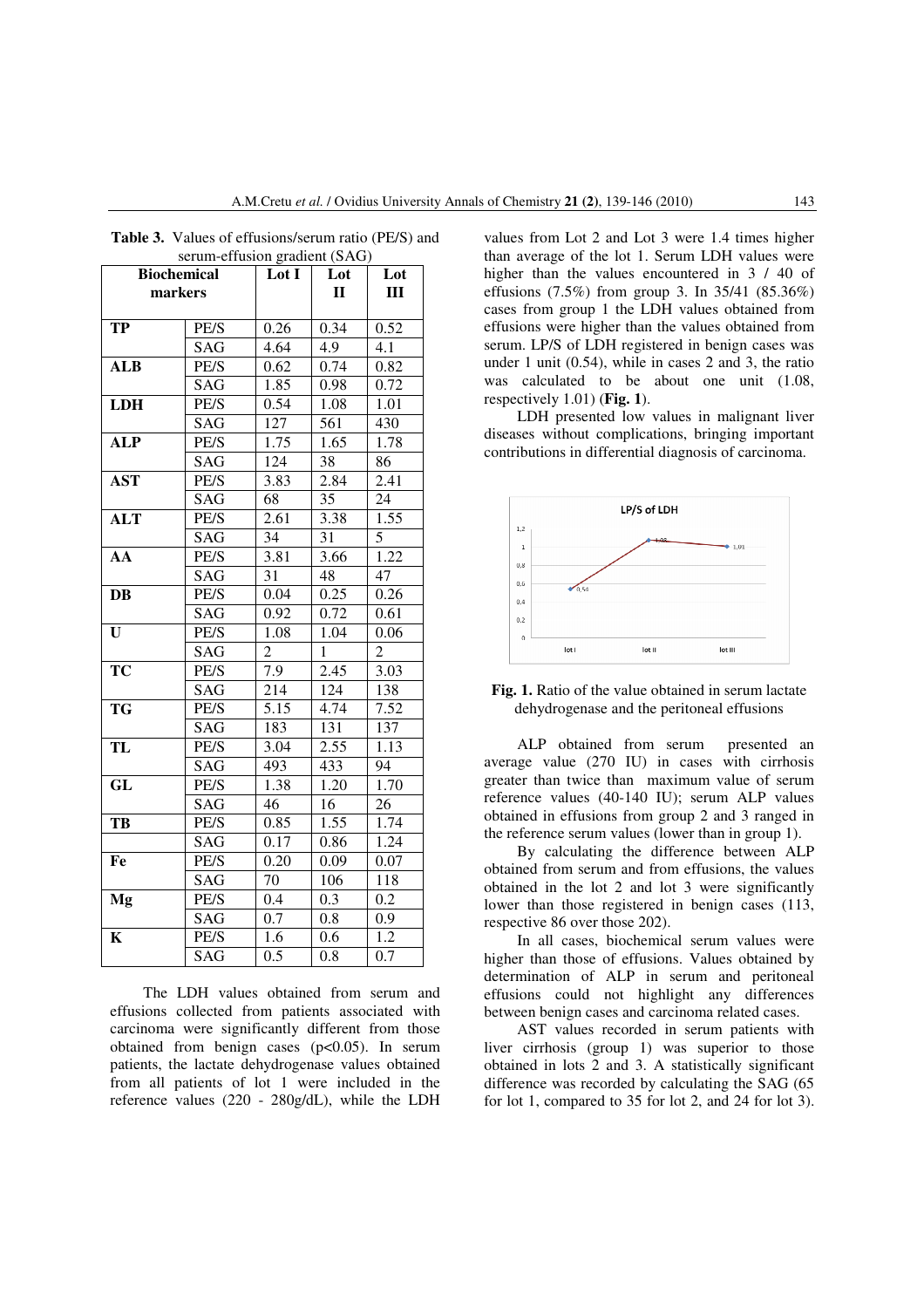Although, AST and ALT serum values of liver carcinoma and hepatic cirrhosis had values above reference values and could not establish any correlation between values obtained in the AST and ALT from effusions of the three studied groups.

Values obtained by measuring AA, DB and U were within normal limits, both in serum and peritoneal fluid, being unable to highlight any differences between the two types of peritoneal effusions.

The results obtained by determining serum TC (75/81, 92.59%) were within the range of reference values (160-140 mg/dl) and could not make any correlation between the three studied groups. Instead TC values were significantly high in effusions (p<0,001) from lot 2 (12/14, 85.71%) and from lot 2 (24/26, 9.30% accuracy in differentiating cirrhosis from malignancy), compared to control group. Also, TC values ware significantly lower in effusions where reactive cells were encountered, with atypical characteristics (14/14, 100%). SAG of TC, both in group 2 (124) and also in group 3 (138), was lower than the values registered in the control group (214) (**Table 2**).

In the control group, serum TG levels have exceeded the reference range in 31/41 cases 75.60%, in lot 2 and lot 3, values falling within normal limits. High TG level was preserved in peritoneal fluid of patients with cirrhosis, compared with levels recorded in group 2 and 3. Between lots 2 and 3, there was no statistically significant difference in terms of values recorded by measuring the TG.

As in the 4 cases (out of 14 cases of effusions suspected for malignancy) associated with liver carcinoma, the TL values of effusions was lower than in other cases, we conclude that TL values are lowering in liver diseases (cirrhosis and liver carcinoma).

Serum GL level was increased in group 1 and had a normal value in lots 2 and 3, compared to the reference range values. Sugar concentrations were low in most cases of cancer (36/40, 90%) and was increased in most cases of liver cirrhosis (32/41, 78.04%). Significantly lower concentration of serum GL levels were recorded in all cases of liver carcinoma (4/4, 100%). GL values lower than normal may be due to the higher level of liver glycogen metabolism of tumor cells.

Serum TB registered in lots 2 and 3 was greater than that determined in group 1. Values registered had a significantly greater increase in case of peritoneal effusions from group 2 and 3 (over 2 or 3 times higher than the value of lot 1).

Levels of Fe registered in effusions of lots 2 and 3 were lower than those registered in group 1 (up to 2 times lower in malignant cases as compared to group 1). Statistically significant differences  $(p<0.05)$  were observed by comparing the three groups, by calculating the ratio of Fe (PE / S) (**Fig.2**).



**Fig. 2.**Ratio amounts iron in effusion and serum

Magnesium acts as a cofactor for enzymes with necessary of ATP, thus registering a low activity in cases of cirrhosis (38/41, 92.68%) and an increased activity in malignant effusions (19/26, 73.07%) and in suspected for malignancy effusions (8/14, 57.14%). Serum Mg was framed in reference serum values (1.8 - 2.6 mg/dL).

Potassium, essential for intracellular electrochemical balance, was increased in effusions from lots 2 and 3, with significantly increased values in gastrointestinal cancers (8 / 9, 88.88%). Serum K was framed in reference serum values (3.6 - 5.5 mmol/L) (**Table 2**).

TP concentration of ascites fluid is influenced by serum TP concentration (a directly proportional relationship) and by pressure from the portal vein, (inverse relationship).

A low level of serum TP in cases of cirrhosis can be explained by the low capacity of the liver with hypoalbuminaemia and low levels of coagulation factors. They cause pressure drop phenomenon colloid osmotic and portal hypertension, thereby causing accumulation of ascites and particularly increase the level of TP in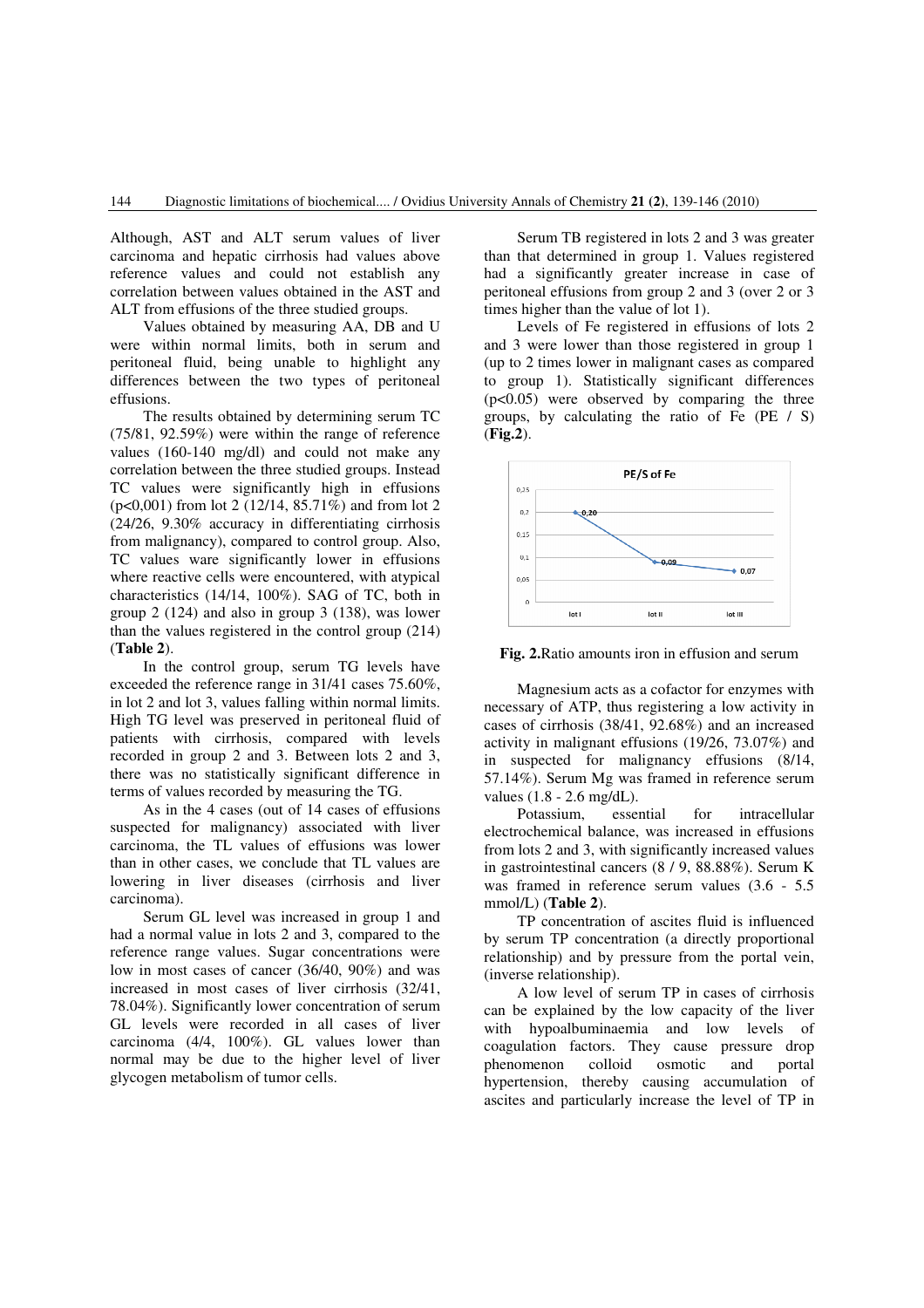peritoneal fluid. In the malignant process, an increased TP level compared to the one existing in cirrhosis should be explained by the many changes that are taking place in the process of metastases. In cirrhosis, oncotic pressure exerted by plasma proteins (especially albumin) decreases with the decrease of serum TP levels, and leads to further loss of fluid from interstitial area [13].

ALB is a water soluble protein, synthesized by the liver, important for maintaining plasma volume and oncotic pressure. A value of SAAG over 1.1g/dL (portal hypertension) would indicate an accumulation of peritoneal fluid due to higher portal pressure (cases of cirrhosis) [14].

A higher value for differential diagnosis than the concept transudate - exudate, has the SAAG that directly correlates with portal hypertension, and TP determination is not influenced by diuretic therapy or paracentesis. A value of SAAG in 1.1g/dL indicates an obstruction of lymphatic vessels, due to peritoneal fluid accumulation, or an infection of peritoneal serous (malignant cases) [15].

 SAAG could distinguish between malignant peritoneal effusions (without liver involvement) (both with a high concentration of TP). However, could not distinguish between the benign effusions, carcinoma and liver cirrhosis; instead, was shown to be a useful marker for classifying the peritoneal effusions associated with these categories: effusions associated with portal hypertension and effusions non-associated with portal hypertension.

LDH activity from peritoneal fluid comes from activity of granulocytes and tumor cells. Thus, in cases of tumors taken to study, concentrations of LDH appear to have elevated low levels of glucose. Influx of blood glucose stimulates insulin secretion and increase pancreatic secretion of glucagon. Insulin facilitates the transport of glucose through cell membranes. Moderate decrease of blood sugar levels in malignant cases could be explained by depletion of liver glycogen amount, due to a high metabolism of tumor cells.

A high level of TC in peritoneal effusion is an indicative of an involvement of cancer process, that affects the peritoneal serosa, but certainly detectable analysis are not specified in these conditions. This elevate TC value may be associated with the disintegration of many cells, a phenomenon that occurs in primary tumors and peritoneal metastases of serosa. This causes an irritation of peritoneal serosa, an increase of the permeability in affected membrane, and, hereby, cholesterol can penetrate the lymphatic vessels from the peritoneal cavity, thus accumulate in the peritoneal fluid [16].

TB level was higher than the values existing in normally cases, explained by several causes: the decline due to hemolytic colloid osmotic pressure and bleeding due to deficiency of coagulation factors (synthesized in the liver). Transaminase values were moderately elevated, but not represented a specific indicator (value of discrimination between group 1 and group 2 recorded by determining the AST was 45%, 18/40, and ALP of 27.5%, 11/40).

Biochemistry of peritoneal exudates from group 2 differed statistically significantly  $(p<0.05)$ from transudates (cases of liver cirrhosis, group 1) only by determining the following parameters: TP (percentage of discrimination 62.5%), SAAG (85%), LDH (85.36%), TC (percentage of discrimination 90%), TG (75.60%), GL (78.04%), TB (60%), K (72,5%) and Mg (67.5%).

Biochemistry serum, collected from studied patients, could not be able to make differences between the three groups, only by determining the LDH and TB. Thus, of all measured parameters, the highest accuracy in the differential diagnosis between malignant and benign cases (cirrhosis) was obtained by measuring peritoneal effusions TC (90%), peritoneal effusions LDH (85.36%) and SAAG (85%). Thus, the combination of these biochemical markers may represent a starting point for discrimination the benign ascites towards from the malignant effusions, especially in the presence of a negative cytology.

# **4. Conclusions**

Biochemical evaluation successfully completed the first stage in diagnostic of carcinoma. As the success of treatment depends on diagnostic accuracy, laboratory chemistry can support the cytological evaluation of peritoneal fluids and can successfully complete the clinical pattern in order to establish an initial diagnosis of malignant transformation, a better evaluation of the progress of neoplasia and can control effective the therapeutic treatment.